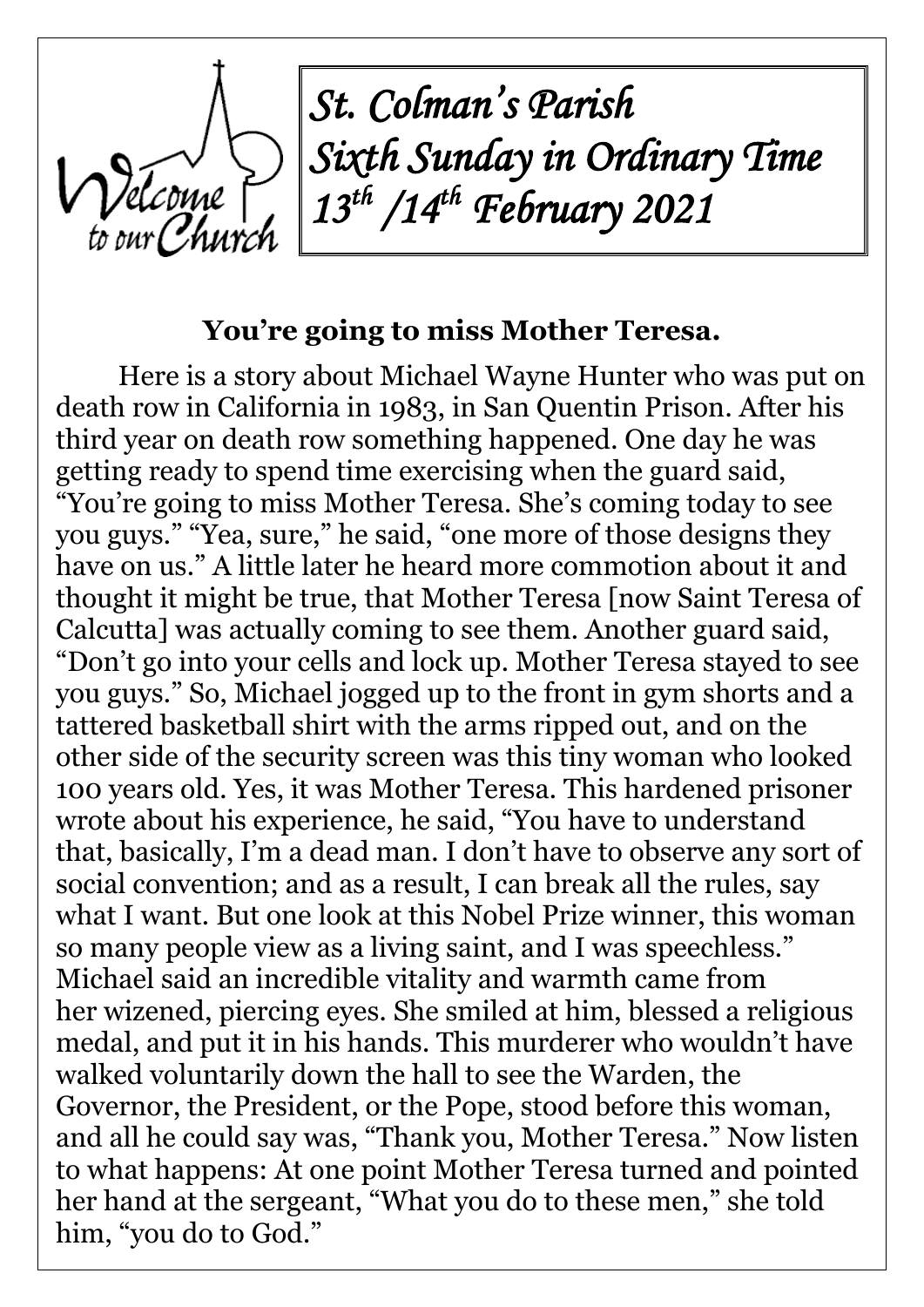| Fr. Danny Broderick (087) 9061255<br>Parish Residence: 18 Ballyoughtragh Heights, Milltown<br><b>Rev. Conor Bradley (087) 3664057</b><br><b>Parish Office: Tues. &amp; Thurs 9:30-12:30 066-9767312</b><br>Office closed at present<br>Email: milltown@dioceseofkerry.ie<br>Website: www.milltownlistryparish.com<br>Safeguarding Children: Contact No (087) 6362780 |          |                       |                                                       |
|----------------------------------------------------------------------------------------------------------------------------------------------------------------------------------------------------------------------------------------------------------------------------------------------------------------------------------------------------------------------|----------|-----------------------|-------------------------------------------------------|
|                                                                                                                                                                                                                                                                                                                                                                      |          |                       |                                                       |
| <b>Masses &amp; Intentions</b>                                                                                                                                                                                                                                                                                                                                       |          |                       |                                                       |
| Mon Feb. $15th$                                                                                                                                                                                                                                                                                                                                                      |          |                       | No Mass                                               |
| Tues Feb. $16th$                                                                                                                                                                                                                                                                                                                                                     | Listry   | 7:00 p.m.             |                                                       |
| Wed. Feb. 17 <sup>th</sup>                                                                                                                                                                                                                                                                                                                                           | Milltown | $9:00$ a.m.           | Ash Wednesday                                         |
| Thurs. Feb. 18 <sup>th</sup>                                                                                                                                                                                                                                                                                                                                         |          |                       | No Mass                                               |
| Fri. Feb. $19th$                                                                                                                                                                                                                                                                                                                                                     | Milltown | $7:00$ p.m.           | Eileen Ciss Moynihan Jones<br>nee $O'$ Sullivan, U.K. |
| Sat. Feb. $20th$                                                                                                                                                                                                                                                                                                                                                     | Listry   | $6:00$ p.m.           |                                                       |
| Sun. Feb. $21st$                                                                                                                                                                                                                                                                                                                                                     |          | Milltown $11:15$ a.m. | Peggy Leane (Months Mind)<br>Kilburn                  |

# **Reminder**

# **All Masses will be celebrated without a congregation due to Covid-19 Government Restrictions**

Mass is broadcast on 106fm and all Weekend Masses will be streamed online via our new webcam system:

- Log into [www.milltownlistryparish.com](http://www.milltownlistryparish.com/)
- Click on Milltown & Listry Parish
- Scroll down the page to where it says Live Streams
- Click Church of the Sacred Heart for Mass in Milltown
- Click on  $\blacktriangleright$  to play
- Click Church of the Immaculate Conception for Mass in Listry
- Click on ► to play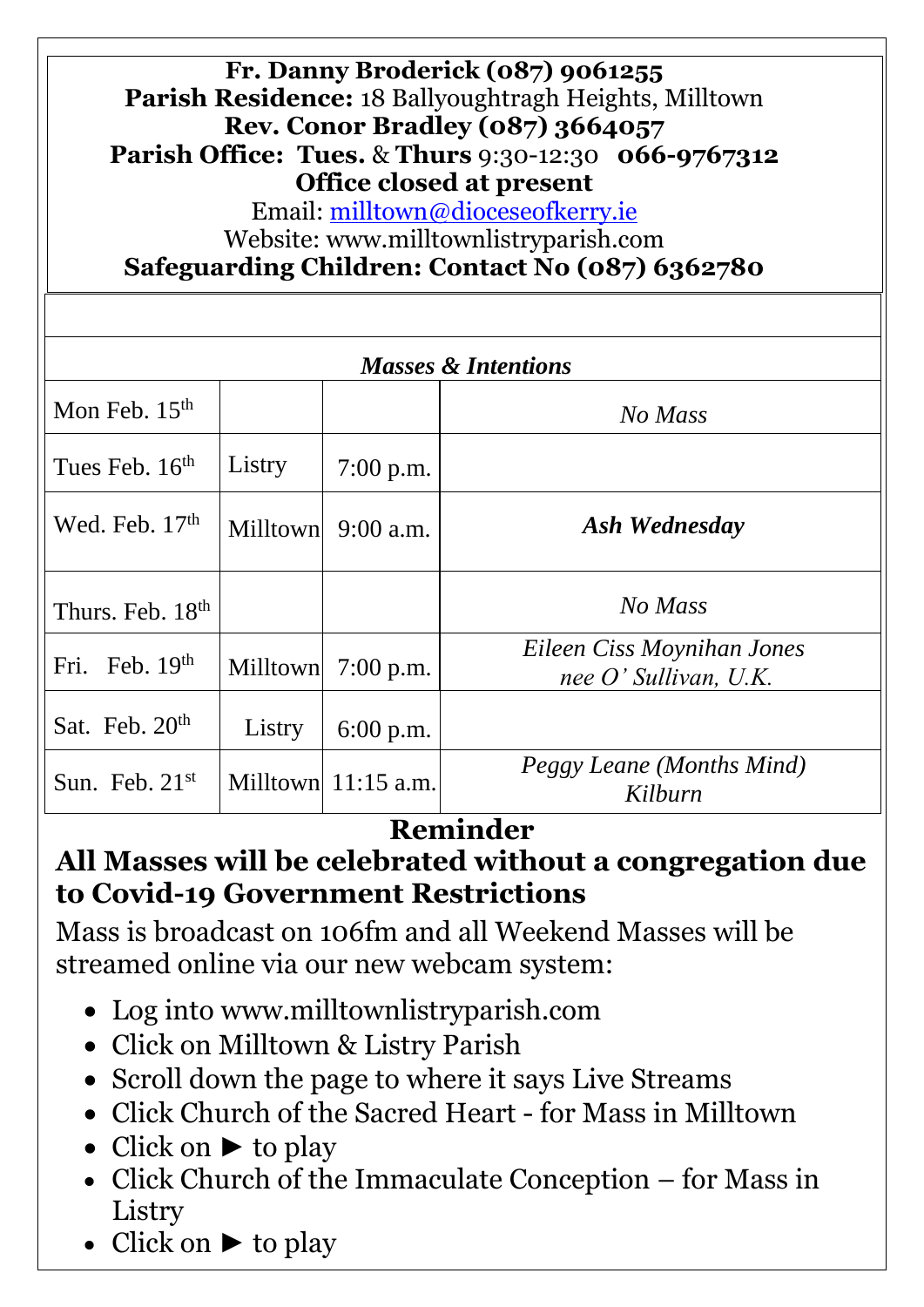## **Ash Wednesday 2021**

Ash Wednesday, February 17<sup>th</sup>, is a day of fast and abstinence. To celebrate Ash Wednesday and the start of the Lenten season, the people of the diocese are invited to participate in Masses online. There will no distribution of ashes at Masses. Lent calls us to 'come back to God with all our heart' and the practices of prayer, fasting and giving to charity are a way of making real our return to God. Ashes marking our foreheads remind us of our human frailty and our dependence on God. *Marking Ash Wednesday at Home* is a prayer resource available on the diocesan website, [www.dioceseofkerry.ie](http://www.dioceseofkerry.ie/) Individual wrapped Ashes will be available from the porches of both Milltown and Listry churches on Wednesday morning. Please feel free to take some home and trace the sign of the cross on yourself and your family's foreheads.

### **Online Pre-Sacramental Preparation talks for Parents:**

The Diocese of Kerry will be hosting two online events for Parents whose child is going forward for the sacraments of First Holy Communion or Confirmation. Dr Dan O Connell will be presenting an online talk - Frist Communion Journeying with your child – on Tues 23rd Feb at 7pm. Dr Patricia Kieran will be presenting an online talk – Confirmation Journeying with your child – on Tues  $2<sup>nd</sup> March$  at 7pm. Register online @ [www.dioceseofkerry.ie](http://www.dioceseofkerry.ie/) For further information: email [desbailey@dioceseofkerry.ie](mailto:desbailey@dioceseofkerry.ie) / 064 6632644

**Recovery Haven Kerry Cancer Support House** will have a 6 week Thriving and Surviving course online via Zoom commencing in March, (date to be considered) from 10.30 am to 1 pm. The course is to help support people recovering after cancer treatment. If you are interested, please contact Reception on (066 )7192122.

**NAGLE-RICE P.S.** New Pupil Enrolment 2021/22. Application forms for enrolment can be downloaded from [www.naglericens.com](http://www.naglericens.com/) 

## **Our churches are sanitised daily**

- Please sanitise your hands on entering and leaving the church
- Keep a safe distance from others who may be in the church
- Wear a mask whilst in the church

**The Parish Office:** will remain closed whilst we are at Level 5. We will continue to work behind closed doors, so please feel free to contact the office during opening hours. Tues & Thurs 9:30a.m. - 12.30p.m.